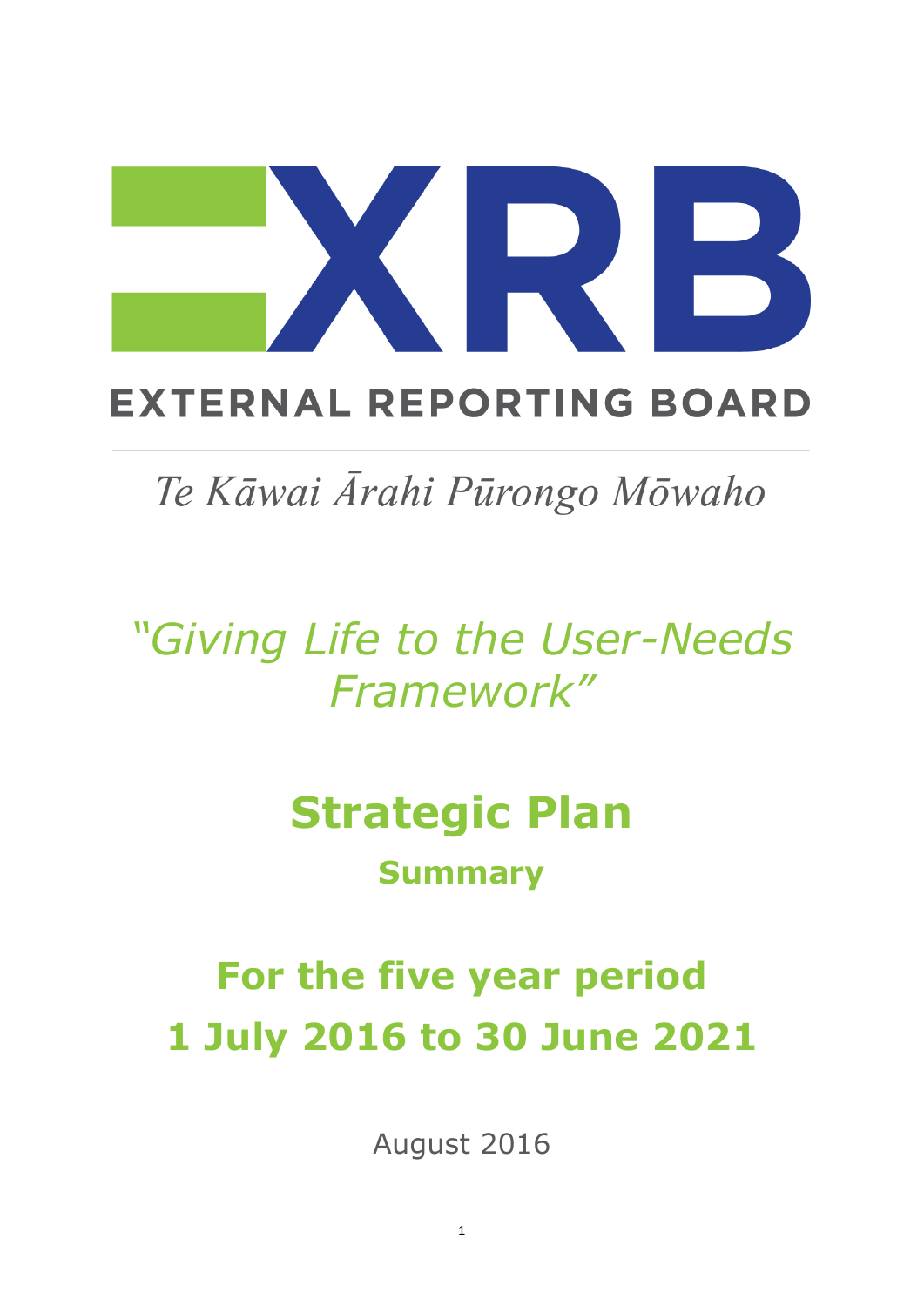# **Strategic Plan 1 July 2016 to 30 June 2021<sup>1</sup>**

# *"Giving Life to the User-Needs Framework"*

### **Introduction**

This document summarises the External Reporting Board's (XRB) Strategic Plan for the five year period from 1 July 2016 to 30 June 2021. We call this period "*Giving Life to the User-Needs Framework*". It builds on the strategic actions taken by the XRB in its first five years of establishment (between 1 July 2011 and 30 June 2016).

### *First five years:*

- XRB organisation established;
- Accounting Standards Framework, Auditing & Assurance Standards Framework and associated standards developed and issued;
- User-needs research commenced;
- Strategies for influencing international boards developed and implemented; and
- Strategies for active and meaningful engagement with the constituency developed and implemented.

### **Overview of the XRB**

The XRB is an Independent Crown Entity established under the Financial Reporting Act 1993 with continued existence under the Financial Reporting Act 2013, and subject to the Crown Entities Act 2004.

*XRB's statutory functions under section 12 of the Financial Reporting Act 2013:*

- Develop and implement a strategy for accounting standards and auditing & assurance standards, and tiers of financial reporting
- Prepare and issue accounting standards
- Prepare and issue auditing & assurance standards
- Liaise with international counterparts

### **The XRB's organisational structure**



-

| <b>XRB Board responsible for:</b>                             |
|---------------------------------------------------------------|
| General governance of the organisation                        |
| Overall financial reporting strategy                          |
| <b>Standards strategy</b>                                     |
| Oversight of the standard setting boards                      |
| NZASB - New Zealand Accounting Standards Board:               |
| Committee (sub-Board) of the XRB Board, responsible for       |
| accounting standard setting                                   |
| NZAuASB - New Zealand Auditing & Assurance Standards Board:   |
| Committee (sub-Board) of the XRB Board, responsible for       |
| auditing & assurance standard setting                         |
|                                                               |
| Staff team:                                                   |
| Provides technical and logistical support to the three Boards |
|                                                               |

<sup>1</sup> The full version of the XRB's Strategic Plan 1 July 2016 to 30 June 2021 can be accesse[d here.](https://www.xrb.govt.nz/includes/download.aspx?ID=145014)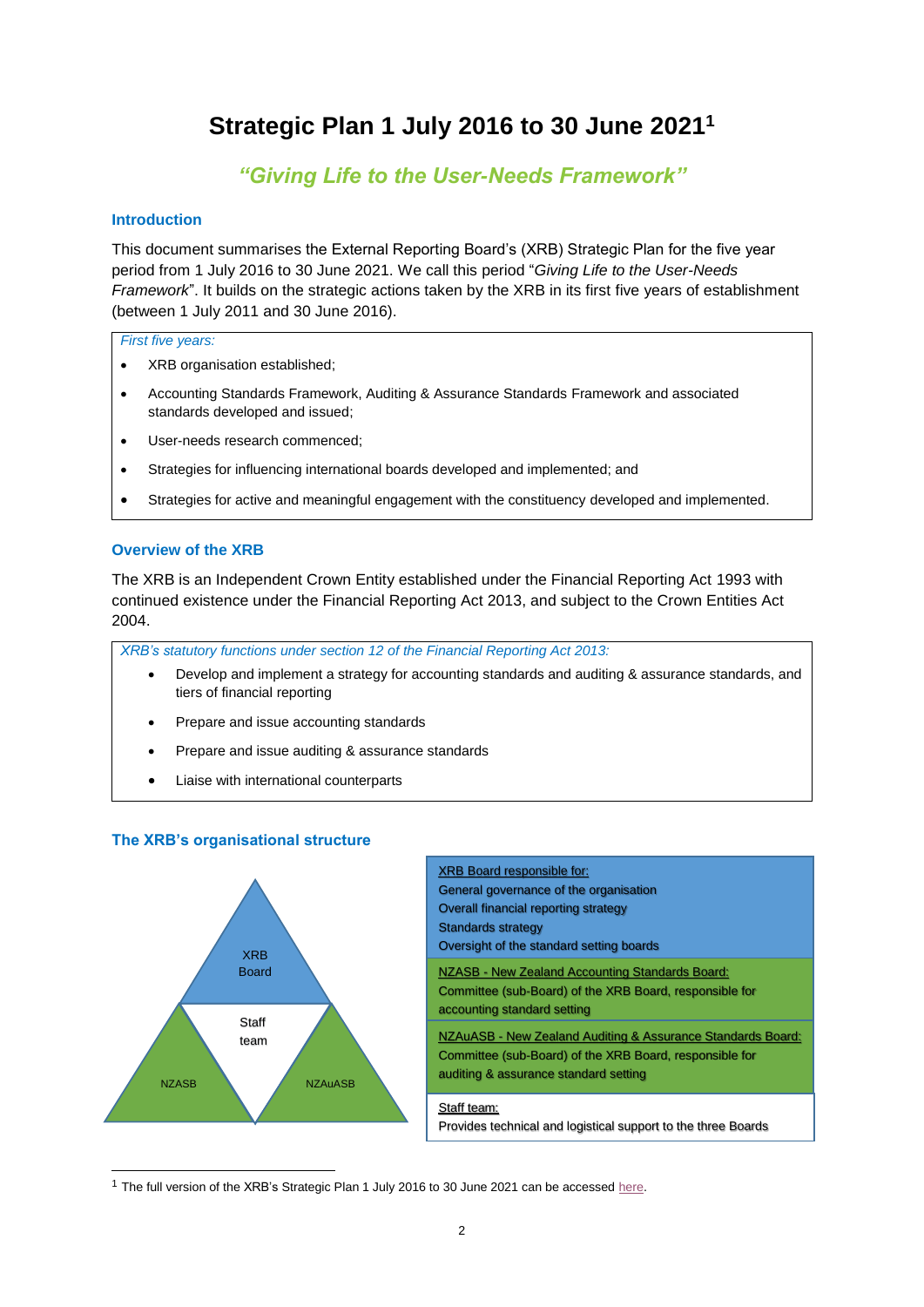### **Our Value Adding Model**

### Value Enablers **Value Creation Aims** Aims Outputs

### **Intellectual Capital**

- International accounting standards
- International assurance standards
- Other international pronouncements
- Legislative mandate

### **Human Capital**

- Board members strategic & oversight
- Board members technical
- Advisory Panel
- Support staff members technical and logistical

### **Relationship Capital**

- International standard setting Boards
- Users of external reports
- Other stakeholders

### **Financial Capital**

- Government funding
- XRB infrastructure

### **"New Zealandise"**

- Comply with legislative framework
- Consistent with local user needs and requirements

### **Due Process**

- Consultation
- Assessing feedback "Listening"

### **Awareness raising**

- Constituency engagement
- Webinars/seminars
- Guidance

### **Influencing and participating**

- Strategic relationship building & liaison
- Policy influence
- Submissions
- Staff projects
- Board membership

### **Research**

User needs

- Clear & understandable
- Converged & harmonised
- Cost beneficial
- Appropriate
- Consistent
- Implementable
- Transparent
- Accessible
- Proactive
- Responsive and timely
- Engender confidence

- Financial reporting strategy
- Accounting framework
- Assurance framework
- Accounting standards
- Assurance standards
- Authoritative notices
- Other international pronouncements
- New Zealand guidance
- Thought leadership

### **Value enablers**

Resources and relationships used in our value creation process.

### **Value creation**

- Processes utilised, together with the value enablers, to deliver outputs to our stakeholders; and
- Learnings from our processes become feedback into our value enablers.

### **Aims**

Objectives driving the delivery of our outputs.

### **Outputs**

 Services created by our value adding model required by our stakeholders, including as required by law, and contributing to our outcome goal.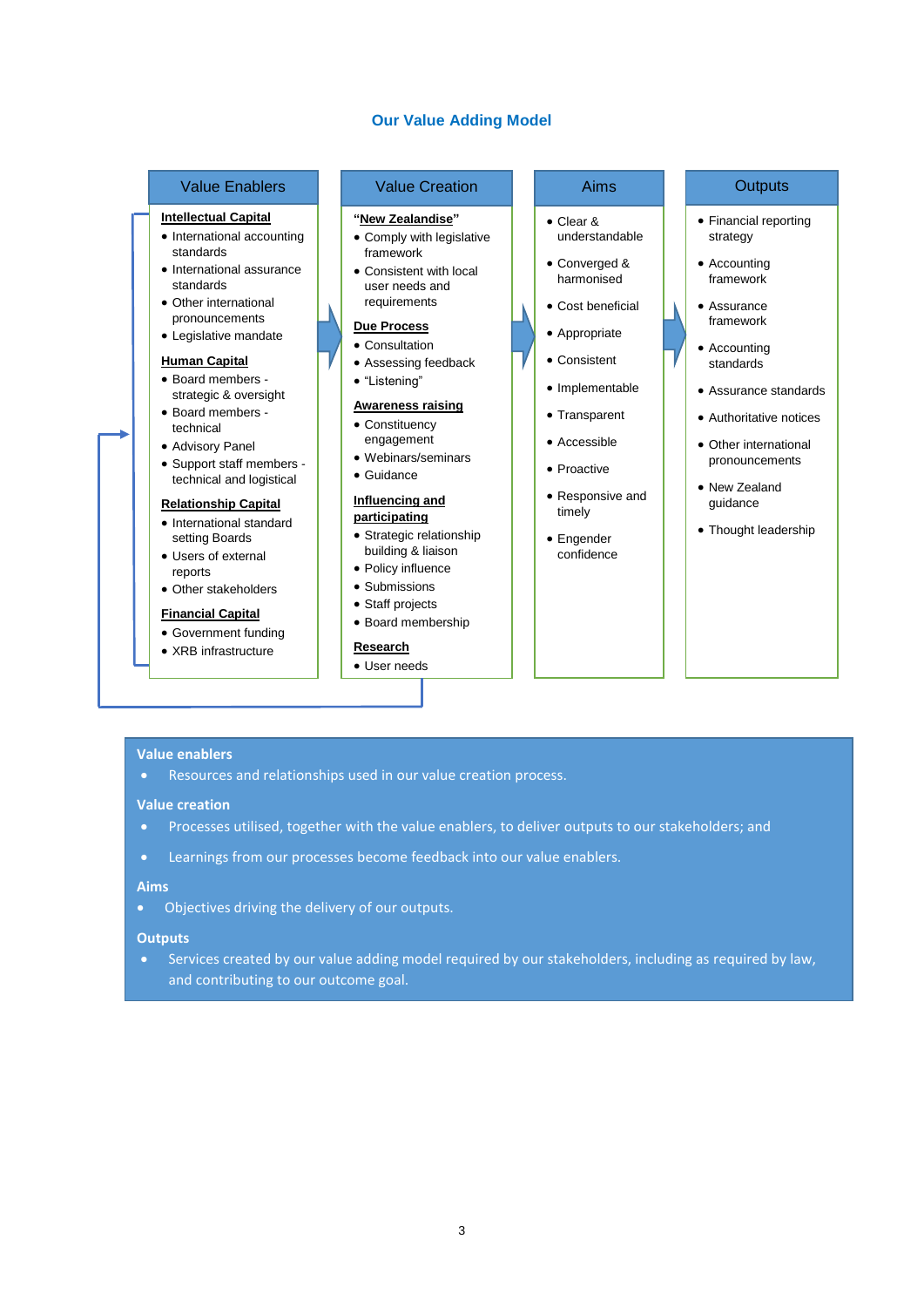### **XRB's Outcome, Impact and Output Performance Framework**



- **Ensure appropriateness** 
	- o Responsiveness and timeliness of standards to legislative changes and stakeholder feedback
	- Number of New Zealand requests for and timeliness of changes to standards
	- o Independent feedback from other regulatory bodies about the requirements of standards

timeliness of New Zealand-specific amendments to standards that are not related to legislative or standards

o Responsiveness to and timeliness of standards to new (or amended) international standards **Ensure reduced cost of capital** o Independent comment/reports on New Zealand's competitive position

frameworks

Enduring policy of international convergence/harmonisation, sector-specific standards and Tier

Responsiveness and timeliness of standards frameworks to legislative changes and stakeholder feedback

**Structure Ensure appropriateness**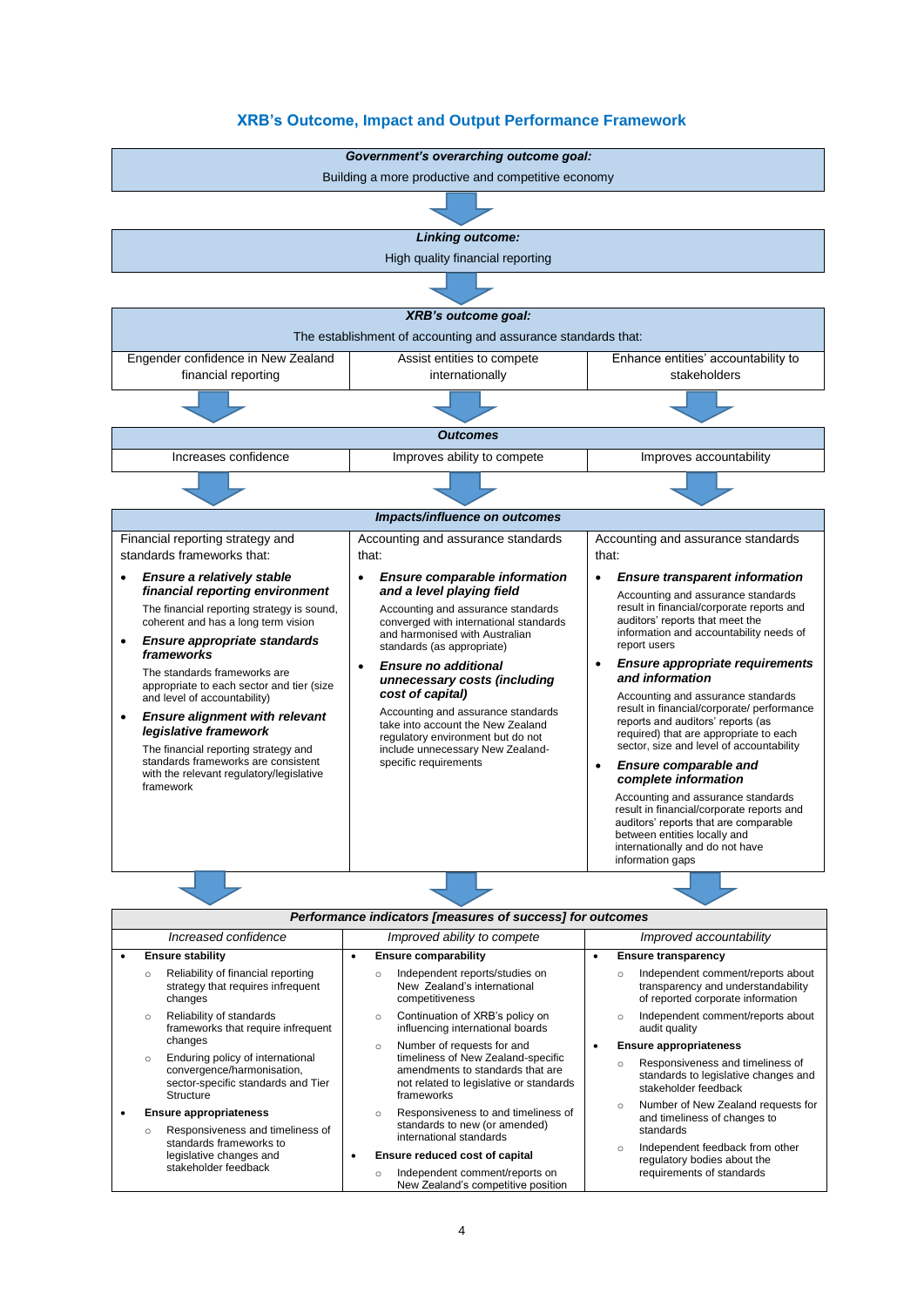|                                                                                                | Number of requests for and<br>$\circ$<br>timeliness of changes to standards<br>frameworks<br>Ensure alignment with legislative<br>framework<br>Consistency of standards<br>$\circ$<br>frameworks with legislative<br>frameworks<br>Timely reflection of legislative<br>$\circ$<br>changes in XRB's standards | or ranking attributable to accounting<br>and assurance standards<br>Independent comment/reports on<br>$\circ$<br>New Zealand's reaction to<br>international reporting trends | Findings from independent New<br>$\circ$<br>Zealand user-needs research<br>Ensure comparability and<br>٠<br>completeness<br>Findings from independent New<br>Zealand user-needs research<br>Independent comment/reports on<br>$\circ$<br>stakeholder awareness of wider<br>corporate reporting and non-financial<br>reporting matters |  |  |
|------------------------------------------------------------------------------------------------|--------------------------------------------------------------------------------------------------------------------------------------------------------------------------------------------------------------------------------------------------------------------------------------------------------------|------------------------------------------------------------------------------------------------------------------------------------------------------------------------------|---------------------------------------------------------------------------------------------------------------------------------------------------------------------------------------------------------------------------------------------------------------------------------------------------------------------------------------|--|--|
| Findings from domestic and international stakeholder surveys on XRB's work<br>$\circ$          |                                                                                                                                                                                                                                                                                                              |                                                                                                                                                                              |                                                                                                                                                                                                                                                                                                                                       |  |  |
|                                                                                                |                                                                                                                                                                                                                                                                                                              |                                                                                                                                                                              |                                                                                                                                                                                                                                                                                                                                       |  |  |
| Outputs to influence achievement of outcome goal                                               |                                                                                                                                                                                                                                                                                                              |                                                                                                                                                                              |                                                                                                                                                                                                                                                                                                                                       |  |  |
| Financial Reporting Strategy, Accounting Framework, Assurance Framework and thought leadership |                                                                                                                                                                                                                                                                                                              |                                                                                                                                                                              |                                                                                                                                                                                                                                                                                                                                       |  |  |

| , manoial reporting Unategy, / locoanting Framework, / localarice Framework and thought loadership |                                                                                                             |  |  |  |
|----------------------------------------------------------------------------------------------------|-------------------------------------------------------------------------------------------------------------|--|--|--|
|                                                                                                    | Accounting Standards, Authoritative Notices, other international pronouncements<br>and New Zealand guidance |  |  |  |
|                                                                                                    | Auditing & Assurance Standards, other international pronouncements and New<br>Zealand guidance              |  |  |  |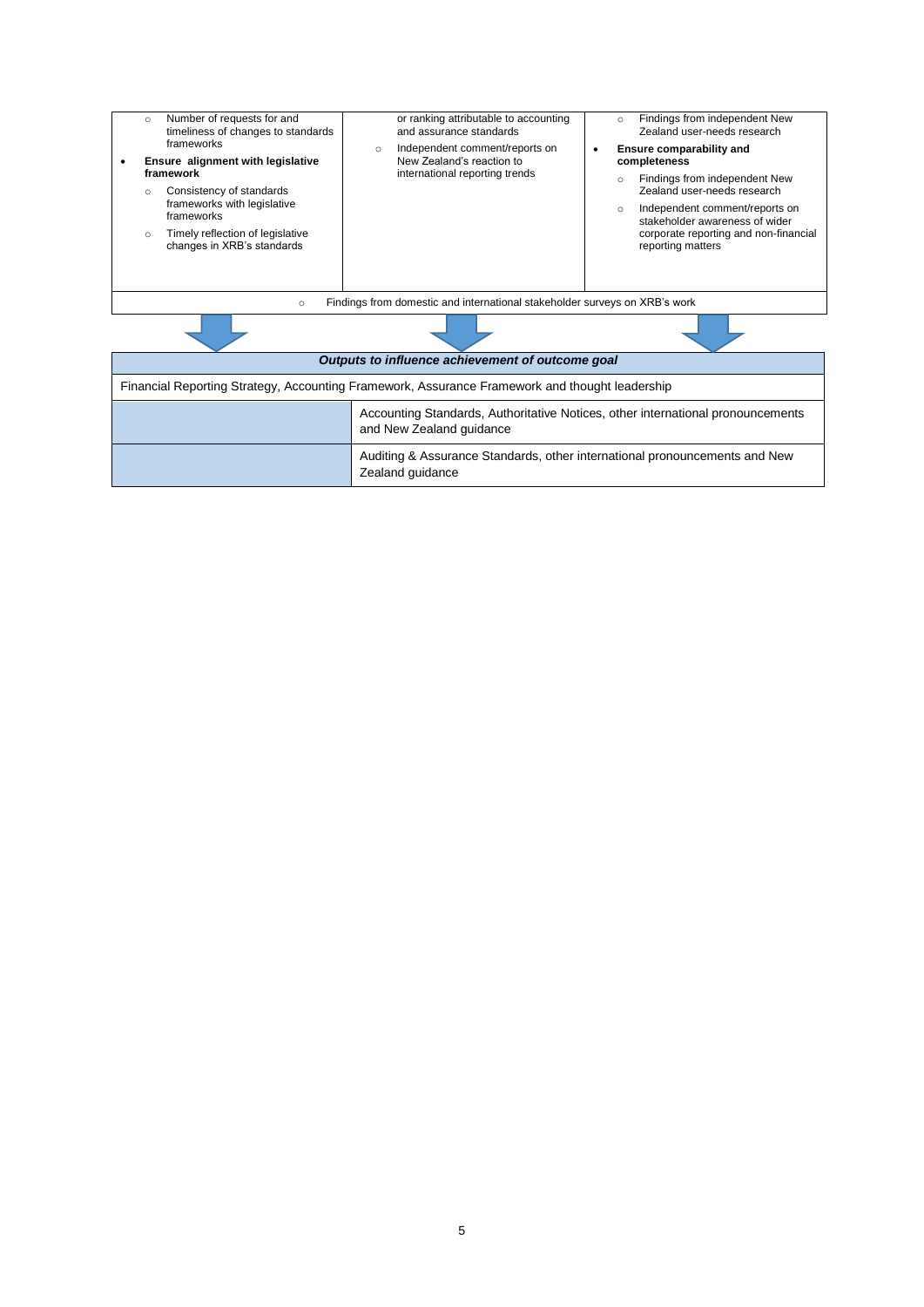## **Strategic Priorities – 2019-2021**

The XRB's outcome goal in the period 2019-2021 will be achieved through a number of specific strategies, as set out below:

| <b>Overarching Strategy - Broad strategic approach</b>                                                                                                            |                                                                                                                                                                                                                                                                                         |  |  |  |  |  |
|-------------------------------------------------------------------------------------------------------------------------------------------------------------------|-----------------------------------------------------------------------------------------------------------------------------------------------------------------------------------------------------------------------------------------------------------------------------------------|--|--|--|--|--|
| Maintaining the existing financial reporting strategy including the two-sector, multi-standards, multi-tier<br>$\bullet$<br><b>Accounting Standards Framework</b> |                                                                                                                                                                                                                                                                                         |  |  |  |  |  |
| $\bullet$                                                                                                                                                         | Continuing the convergence and harmonisation approach (where applicable) for both accounting and<br>auditing & assurance standards                                                                                                                                                      |  |  |  |  |  |
| <b>Specific Strategy</b>                                                                                                                                          | To be achieved by                                                                                                                                                                                                                                                                       |  |  |  |  |  |
| <b>Specific Strategy 1: Maintain</b><br>and Enhance Existing<br><b>Standards</b>                                                                                  | Creating a period of relative stability in standards for the next five years to<br>allow the constituency to implement and adapt to the standard reforms of<br>2011-2016;                                                                                                               |  |  |  |  |  |
|                                                                                                                                                                   | Maintaining the existing suites of standards so that they are of a high<br>quality and remain consistent with international standards and Australian<br>standards (where applicable);                                                                                                   |  |  |  |  |  |
|                                                                                                                                                                   | Identifying and addressing any deficiencies or gaps in existing standards<br>that are significant to user-needs and the quality of financial reporting; and                                                                                                                             |  |  |  |  |  |
|                                                                                                                                                                   | Expanding, where necessary, the XRB's legal mandate in relation to the<br>issue of standards to better meet user needs and market demands.                                                                                                                                              |  |  |  |  |  |
| <b>Specific Strategy 2: Undertake</b><br><b>User-needs Research</b>                                                                                               | Undertaking deliberate, organised research into the financial and non-<br>financial information needs of the various users of our standards:                                                                                                                                            |  |  |  |  |  |
|                                                                                                                                                                   | as a basis for considering enhancements to the financial reporting<br>framework or specific standards in the future; and                                                                                                                                                                |  |  |  |  |  |
|                                                                                                                                                                   | to help inform efforts to influence the work of the international<br>$\bullet$<br>standard setting boards; and                                                                                                                                                                          |  |  |  |  |  |
|                                                                                                                                                                   | Undertaking a post-implementation review of the standards frameworks in<br>the period 2019-2020, including of the costs and benefits aspects of the<br>standards frameworks.                                                                                                            |  |  |  |  |  |
| <b>Specific Strategy 3: Influence</b>                                                                                                                             | Support the overarching strategy of international convergence by actively:                                                                                                                                                                                                              |  |  |  |  |  |
| the International Boards                                                                                                                                          | Seeking to influence the work of the international boards during the<br>$\bullet$<br>early stages of standards development through the establishment of<br>"influencing strategies" specific to each international board so that<br>standards are relevant to New Zealand entities; and |  |  |  |  |  |
|                                                                                                                                                                   | Participating in the work of the international standard setting boards<br>through relationships, contribution by staff and, where appropriate,<br>representation on international boards.                                                                                               |  |  |  |  |  |
| <b>Specific Strategy 4: Enhance</b><br><b>Constituency Engagement</b>                                                                                             | Continuing to develop standards in a collaborative manner with the<br>constituency and to this end:                                                                                                                                                                                     |  |  |  |  |  |
| and Support                                                                                                                                                       | Establishing engagement strategies and approaches to further<br>$\bullet$<br>enhance the level and quality of constituency engagement;                                                                                                                                                  |  |  |  |  |  |
|                                                                                                                                                                   | Increasing the organisation's involvement in awareness raising<br>$\bullet$<br>activities to help the constituency better understand the role, purpose<br>and requirements of our standards;                                                                                            |  |  |  |  |  |
|                                                                                                                                                                   | Actively promoting the awareness, understanding and implementation<br>of extended external reporting (EER) among New Zealand                                                                                                                                                            |  |  |  |  |  |